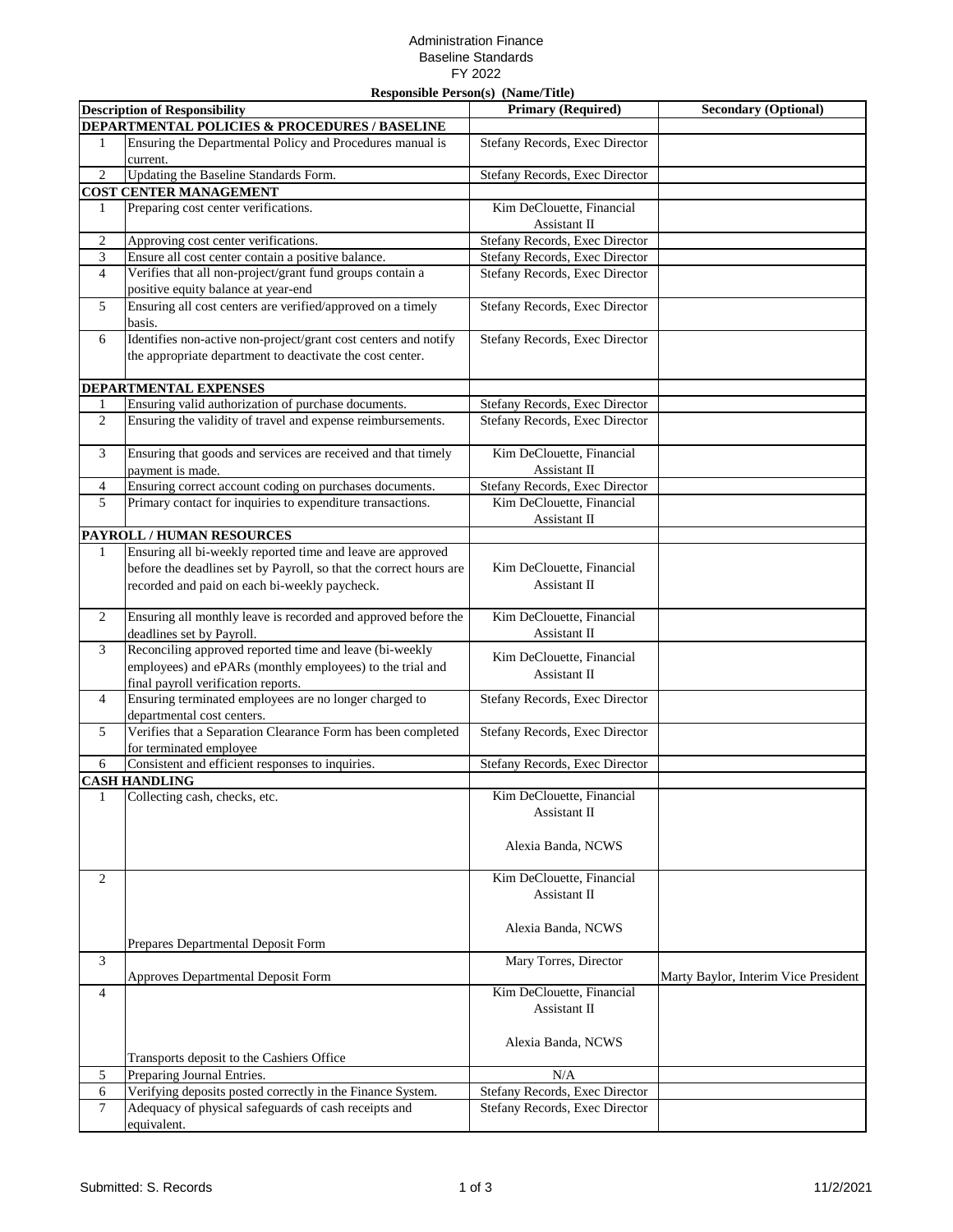## Administration Finance Baseline Standards FY 2022

|                |                                                                   | LI TORT                         |                                                                |
|----------------|-------------------------------------------------------------------|---------------------------------|----------------------------------------------------------------|
| 8              | Ensuring deposits are made timely.                                | Stefany Records, Exec Director  |                                                                |
| 9              | Ensuring all employees who handle cash have completed Cash        | Stefany Records, Exec Director  |                                                                |
|                | Security Procedures or Cash Deposit and Security Procedures       |                                 |                                                                |
|                | training.                                                         |                                 |                                                                |
| 10             | Updating Cash Handling Procedures as needed.                      | Stefany Records, Exec Director  |                                                                |
| 11             | Consistent and efficient responses to inquiries.                  | Stefany Records, Exec Director  |                                                                |
|                |                                                                   |                                 |                                                                |
|                | <b>CONTRACT ADMINISTRATION</b>                                    |                                 |                                                                |
| 1              | Ensuring departmental personnel comply with contract              | Stefany Records, Exec Director  |                                                                |
|                | administration policies/procedures.                               |                                 |                                                                |
|                | PROPERTY MANAGEMENT                                               |                                 |                                                                |
| 1              | Tagging equipment.                                                | Paul Tichenor, Property Manager |                                                                |
|                |                                                                   |                                 |                                                                |
| $\overline{c}$ | Performing the annual inventory.                                  | Kim DeClouette, Financial       |                                                                |
|                |                                                                   | Assistant II                    |                                                                |
| 3              | Ensuring the annual inventory was completed correctly.            | Kim DeClouette, Financial       |                                                                |
|                |                                                                   | Assistant II                    |                                                                |
| 3              | Approves the annual Inventory Confirmation Form                   | Kim DeClouette, Financial       |                                                                |
|                |                                                                   | Assistant II                    |                                                                |
| 4              | Prepares Request for Request to Remove Capital Property Form      | Kim DeClouette, Financial       |                                                                |
|                | for assets taken off campus                                       | Assistant II                    |                                                                |
| 5              | Approves Request for Request to Remove Capital Property           | Marty Baylor, Interim Vice      |                                                                |
|                | Form for assets taken off campus                                  | President                       |                                                                |
|                | <b>DISCLOSURE FORMS</b>                                           |                                 |                                                                |
| 1              | Verifies that required annual disclosure form training has been   | Stefany Records, Exec Director  |                                                                |
|                | completed by applicable employees                                 |                                 |                                                                |
| 2              | Ensuring all full time, benefits eligible, exempt faculty and     | Stefany Records, Exec Director  |                                                                |
|                | staff complete the Consulting disclosure statement online.        |                                 |                                                                |
| 3              | Ensuring that all Principal and Co-Principal Investigators        | Stefany Records, Exec Director  |                                                                |
|                |                                                                   |                                 |                                                                |
|                | complete the annual Conflict of Interest disclosure statement     |                                 |                                                                |
|                | for the Office of Research and Sponsored Programs                 |                                 |                                                                |
|                |                                                                   |                                 |                                                                |
|                | RESEARCH ADMINISTRATION                                           |                                 |                                                                |
| $\mathbf{1}$   | Verifies that all grant cost centers contain positive budgetary   | N/A                             |                                                                |
|                | balances                                                          |                                 |                                                                |
| $\overline{c}$ | Ensuring that research expenditures are covered by funds from     | N/A                             |                                                                |
|                | sponsors.                                                         |                                 |                                                                |
| 3              | Notifies the appropriate department to deactivate expired grant   | N/A                             |                                                                |
|                | cost centers                                                      |                                 |                                                                |
| 4              | Ensuring that all fund groups for each Dept ID have positive      | N/A                             |                                                                |
|                | fund equity at year-end.                                          |                                 |                                                                |
| 5              | Verifies that effort reporting is accurately calculated (verifies | N/A                             |                                                                |
|                | actual time) and timely reported (quarterly)                      |                                 |                                                                |
| 6              | Verifies that a Conflict of Interest Form is completed annually   | N/A                             |                                                                |
|                | for all applicable employees; and timely submitted to the         |                                 |                                                                |
|                | Division of Research                                              |                                 |                                                                |
|                |                                                                   |                                 |                                                                |
|                | <b>SCHOLARSHIPS</b>                                               |                                 |                                                                |
| $\mathbf{1}$   | Prepares written department scholarship procedures (awarding,     | N/A                             |                                                                |
|                | criteria, eligibility guidelines, etc)                            |                                 |                                                                |
| $\overline{2}$ | Verifies that all available department scholarships are           | N/A                             |                                                                |
|                | publicized (web site, in department, etc)                         |                                 |                                                                |
| 3              | Verifies that the scholarship award recipient was eligible for    | N/A                             |                                                                |
|                | the award and met all required criteria (GPA, major, requisite    |                                 |                                                                |
|                | hours, letters of recommendation, etc)                            |                                 |                                                                |
| $\overline{4}$ |                                                                   | $\rm N/A$                       |                                                                |
|                | Reviews scholarship cost centers annually to help ensure that     |                                 |                                                                |
|                | available scholarship funds are being awarded; and to identify    |                                 |                                                                |
|                | excessive equity balances in scholarship cost centers             |                                 |                                                                |
|                |                                                                   |                                 |                                                                |
|                | DEPARTMENTAL COMPUTING                                            |                                 |                                                                |
| 1              | Management of the departments' information technology             |                                 |                                                                |
|                | resources.                                                        | <b>Information Technology</b>   | <b>Information Technology</b><br><b>Information</b> Technology |
| 2              | Ensuring that critical data back up occurs.                       | <b>Information Technology</b>   |                                                                |
| 3              | Ensuring that procedures such as password controls are            |                                 |                                                                |
|                | followed.                                                         | All Staff                       | All Staff                                                      |